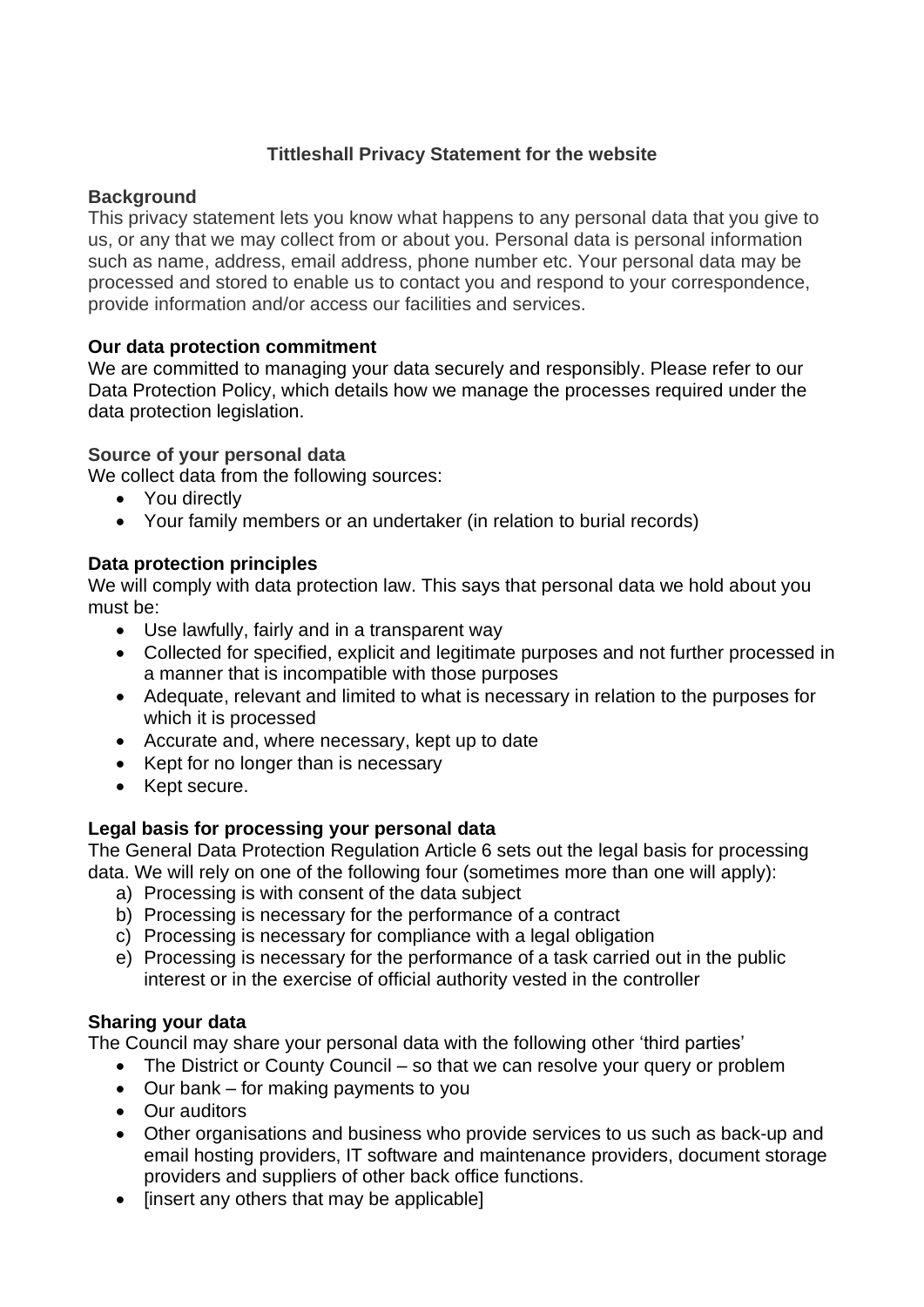We have worked with these third parties to ensure they understand their obligation to put in place appropriate security measures and they will be responsible to you directly for the manner in which they process and protect your personal data.

#### **Children**

We will not process any data relating to a child (under 13) without the express parental/ guardian consent of the child concerned.

#### **Sensitive data**

In limited circumstances, we may approach you for your written consent to allow us to process certain sensitive personal data. If we do so, we will provide you with full details of the personal data what we would like and the reason we need it, so that you can carefully consider whether you wish to consent.

#### **Your rights**

Here is a list of the rights that all individuals have under data protection laws. They don't apply in all circumstances. If you wish to use any of them, we'll explain at that time if they are appropriate or not.

- The right to be **informed** about the processing of your personal information
- The right to have your personal information **corrected if it is inaccurate** and to have **incomplete personal information completed**
- The right **to object** to processing of your personal information
- The **right to restrict processing** of your personal information
- The **right to have your personal information erased** (the right to be forgotten)
- The right to **request access** to your personal information and to obtain information about how we process it
- The right to **move, copy or transfer your personal information** (data portability)

If you wish to exercise any of these rights, please contact us using the details below.

You also have the right to complain to the Information Commissioner's Office which enforces data protection laws: [casework@ico.org.uk](mailto:casework@ico.org.uk) Tel: 0303 123 1113

## **Conclusion**

In accordance with the law, we only collect a limited amount of information about you that is necessary for correspondence, information and service provision. We do not use profiling, we do not sell or pass your data to third parties. We do not use your data for purposes other than those specified. We make sure your data is stored securely. We delete all information deemed to be no longer necessary. We may update this page from time to time to reflect changes in the law and/or our privacy practices.

## **Contact us**

Tittleshall Parish Council 4 Castle Green, Mileham PE32 2RL 07846 350451 Email; [pctittleshall@gmail.com](mailto:pctittleshall@gmail.com) Website: www.tittleshallpc.info (where Data Protection information is available)